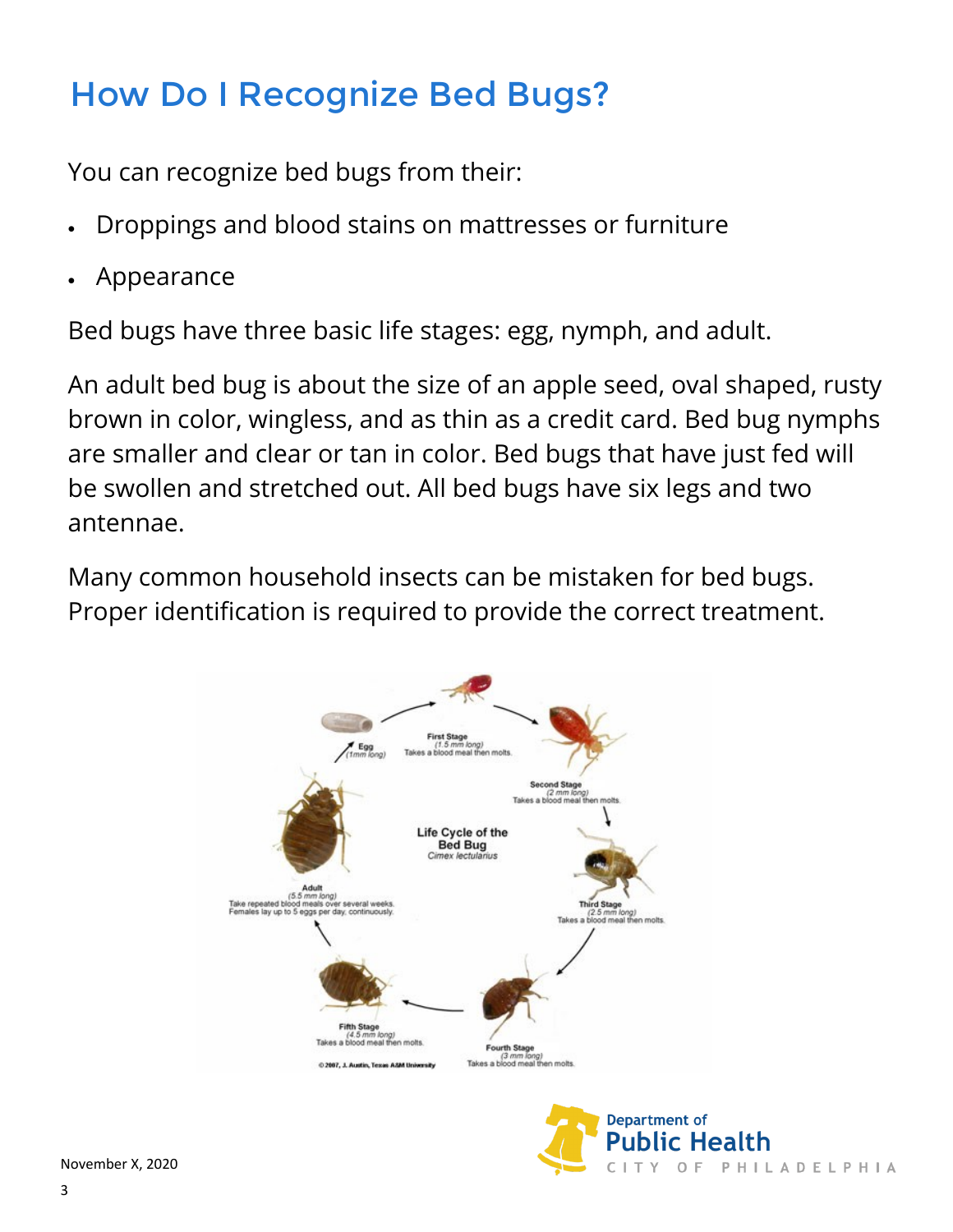### How Do I Inspect My Home For Bed Bugs?

Despite their name, bed bugs do not live only in beds. They can be found almost anywhere in your home that provides a place to hide. Any crack or crevice with an opening as thin as a credit card can provide a hiding place.

You can often find where bed bugs are hiding by looking for black or brown spots on and around surfaces where they rest. Eggs and shed skin casings will also be found near these areas. Bed bugs do not hide in brightly lit areas. Be sure to use a flashlight, magnifying glass, and crevice tool to help you with your inspection.



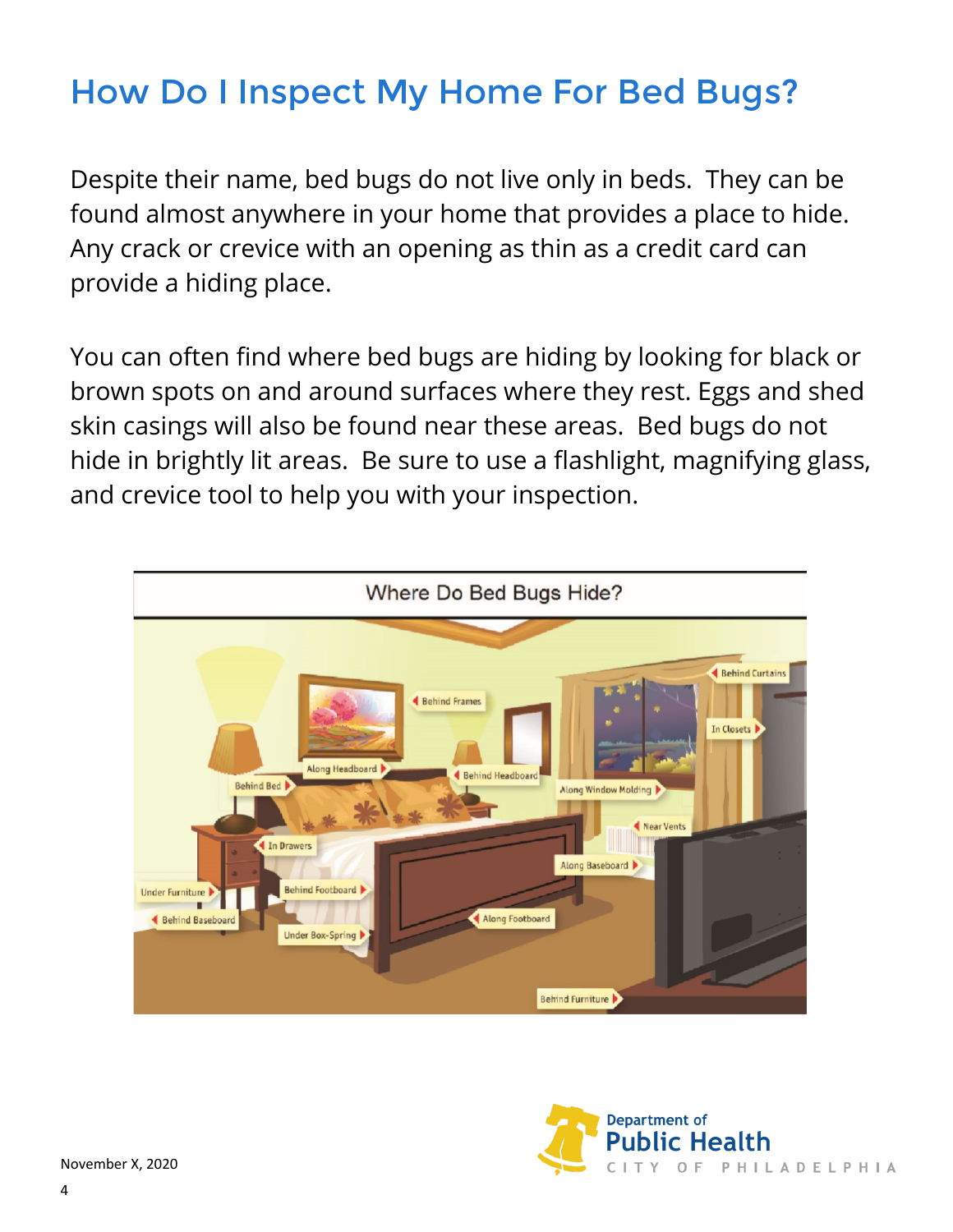### Places Bed Bugs Are Commonly Found

- Mattresses and box springs
- Bed frames & head boards
- Night stands and dressers
- Curtains
- Window and door frames
- Pictures and picture frames
- Loose wallpaper and peeling paint
- Hard and upholstered furniture
- Behind baseboards and electrical outlets
- Joints in hard wood floors
- Crevices behind molding
- Any other places that provide a dark, narrow crevice

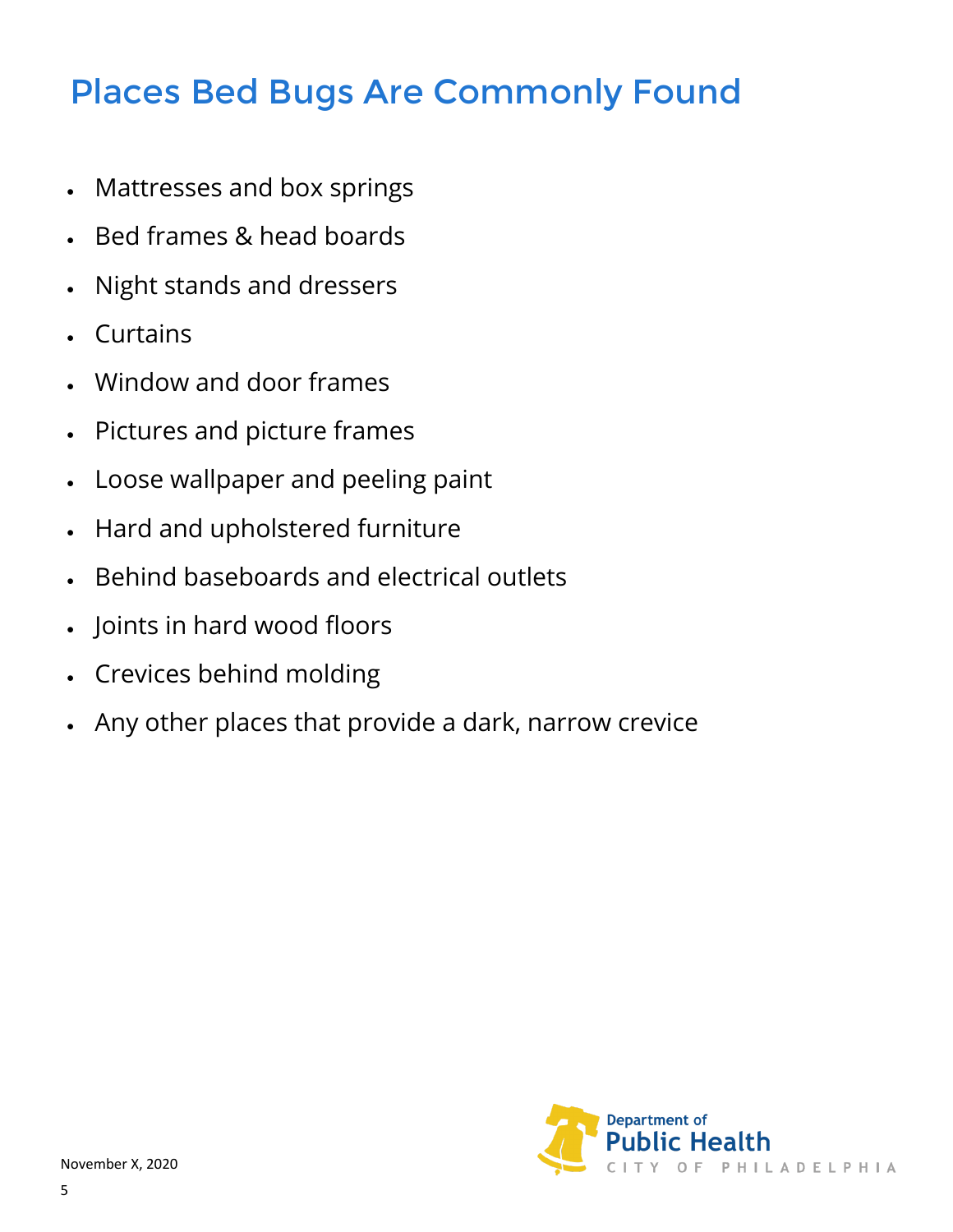# How Do I Find A Reliable Pest Control Professional

- Call several licensed and insured pest management companies and get written estimates.
- Insist on and check references.
- Look for companies that offer both chemical and non-chemical control.
- Insist on pre-inspection as part of the estimate process.
- Technicians should be willing to talk with you about treatment options and guarantees.
- An effective bed bug control plan should take multiple treatments and inspections. Make sure these are covered in the estimate.
- Compare warranties and guarantees.
- The best way to get rid of bed bugs is to hire a professional pest control company with experience in bed bug control. If you do not use a professional, you can use products or procedures described on the following pages to control bed bugs.

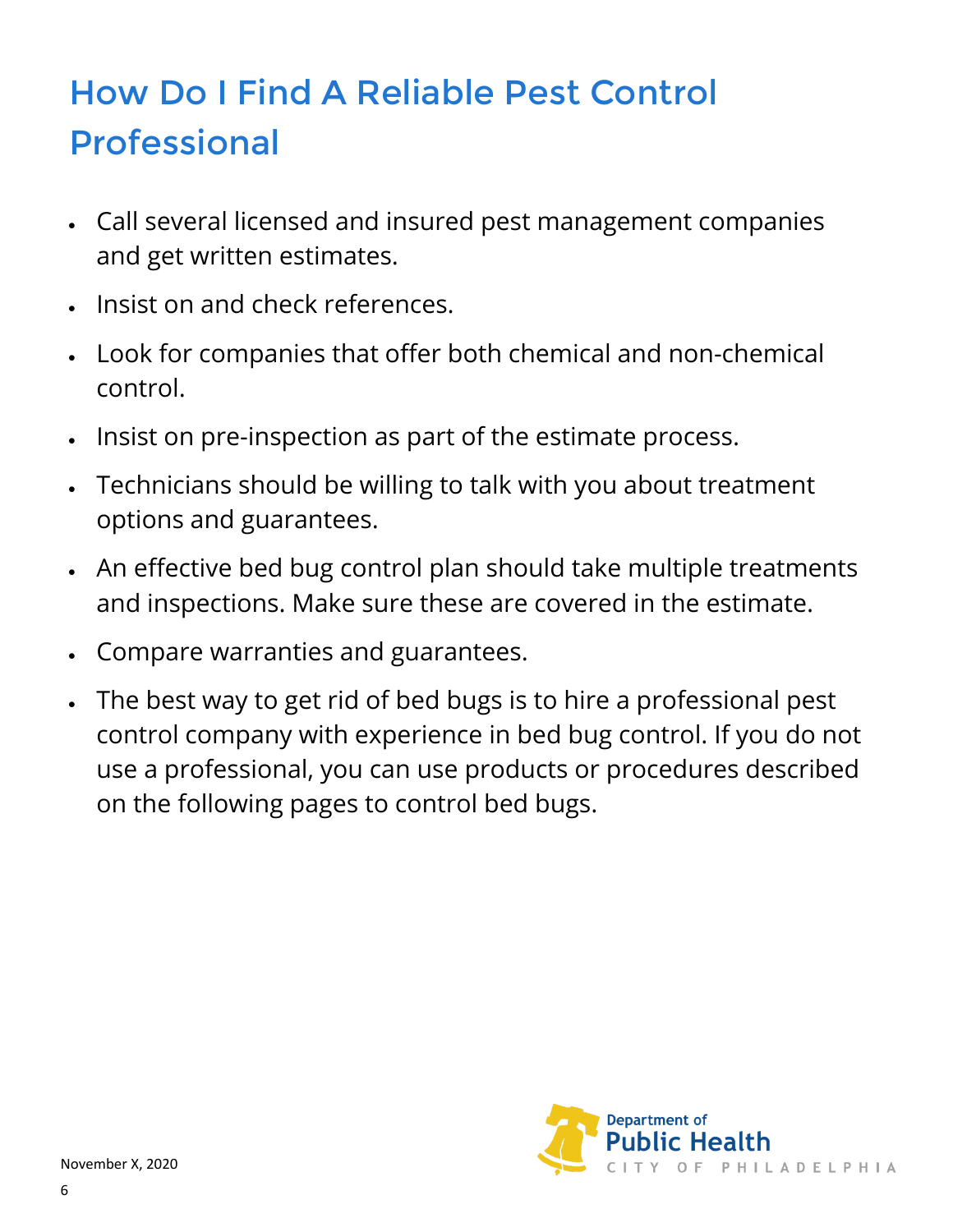# What You Can Do to Help Your Pest Control Professional

#### **Vacuuming**

Vacuum cracks and crevices on a regular basis. Take your time. Use the crevice tool attachment to remove the largest number of bugs and eggs. Do not use a bristle attachment, which may transfer eggs from one room to another. You should also vacuum mattresses before you purchase mattress encasements (see below). Vacuums do not kill bed bugs or their eggs, so be sure to empty the bag or canister into a sealed trash bag after you vacuum.

#### **Sealing**

Bed bugs can travel between row homes through small openings and areas with wires and cables. Protect yourself by sealing wall/ floor junctures with caulk to prevent bed bugs from traveling through. Install foam padding behind electrical outlet faceplate covers to create a tight seal.

#### **Mattress Encasements**

It is a bad idea to throw out your mattress at the first sign of bed bugs. Bed bugs will follow you wherever you sleep. It is a better idea to use the money you would need to buy new mattress to hire a professional pest management company. You can use bed bug encasements to protect both mattresses and box springs. Encasements reduce hiding spots and make it easier to detect an infestation. Be sure to purchase an encasement made for bed bugs. Allergen covers will not work. Always check the encasement from time to time for any rips or tears.

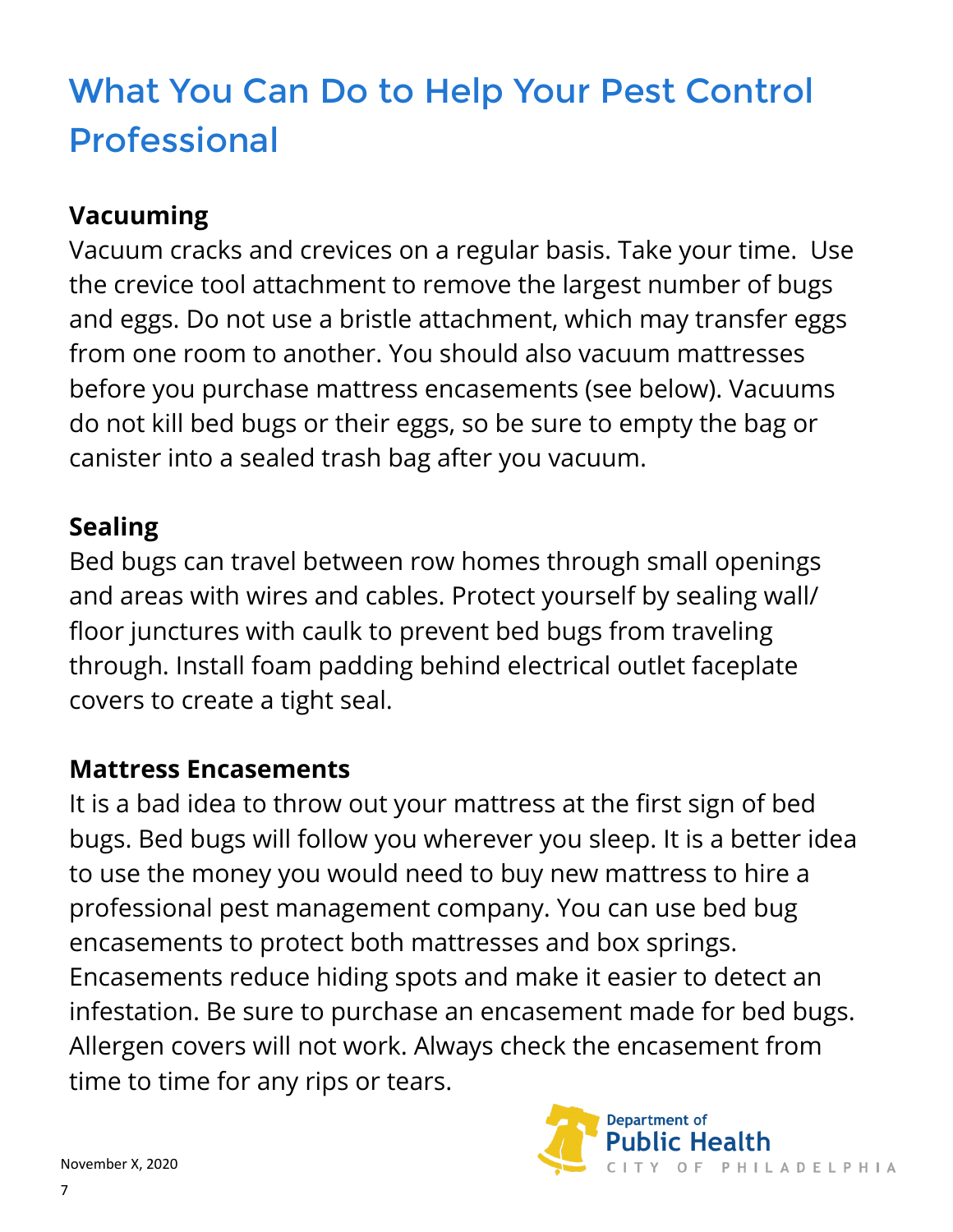# What You Can Do To Help Your Pest Control Professional (continued)

#### **Cleaning**

When you see a blood spot, clean it up right away. Cleaning up blood spots will make it easier to detect new bed bugs and provide a more sanitary home environment.

General cleaning will also remove bed bugs and eggs. Cleaning can also help you to tell the difference between roaches and bed bugs. Bed bug excrement will smear reddish brown before washing away.

#### **Laundry**

Laundering items on the hottest setting will kill bed bugs and eggs. You should allow items to dry on the hottest setting for at least 20 minutes after they appear to be fully dry. Pillows, comforters and other thick items may take longer. After laundering, store items in airtight bags to prevent re-infestation.

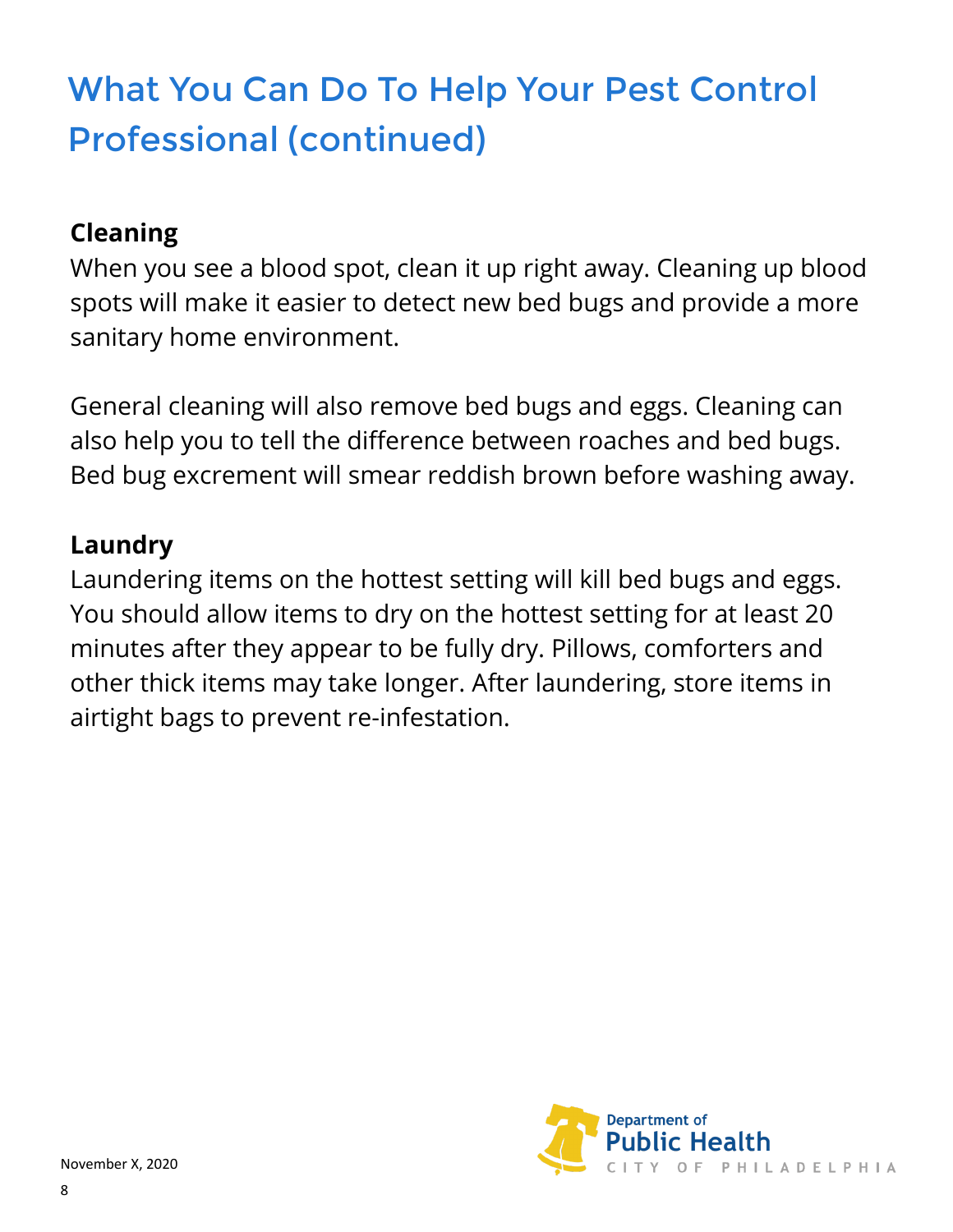### How Do I Control Bed Bugs?

- Do not bring discarded bed frames, mattresses, box springs or upholstered furniture found on the street into your home.
- Check all used or rented furniture for bed bugs.
- While traveling, inspect the bed and furniture.
- Keep suitcases off the floor and bed, and inspect them before you leave.
- If you suspect you have been around bed bugs, immediately wash and dry your clothing on the hot settings.

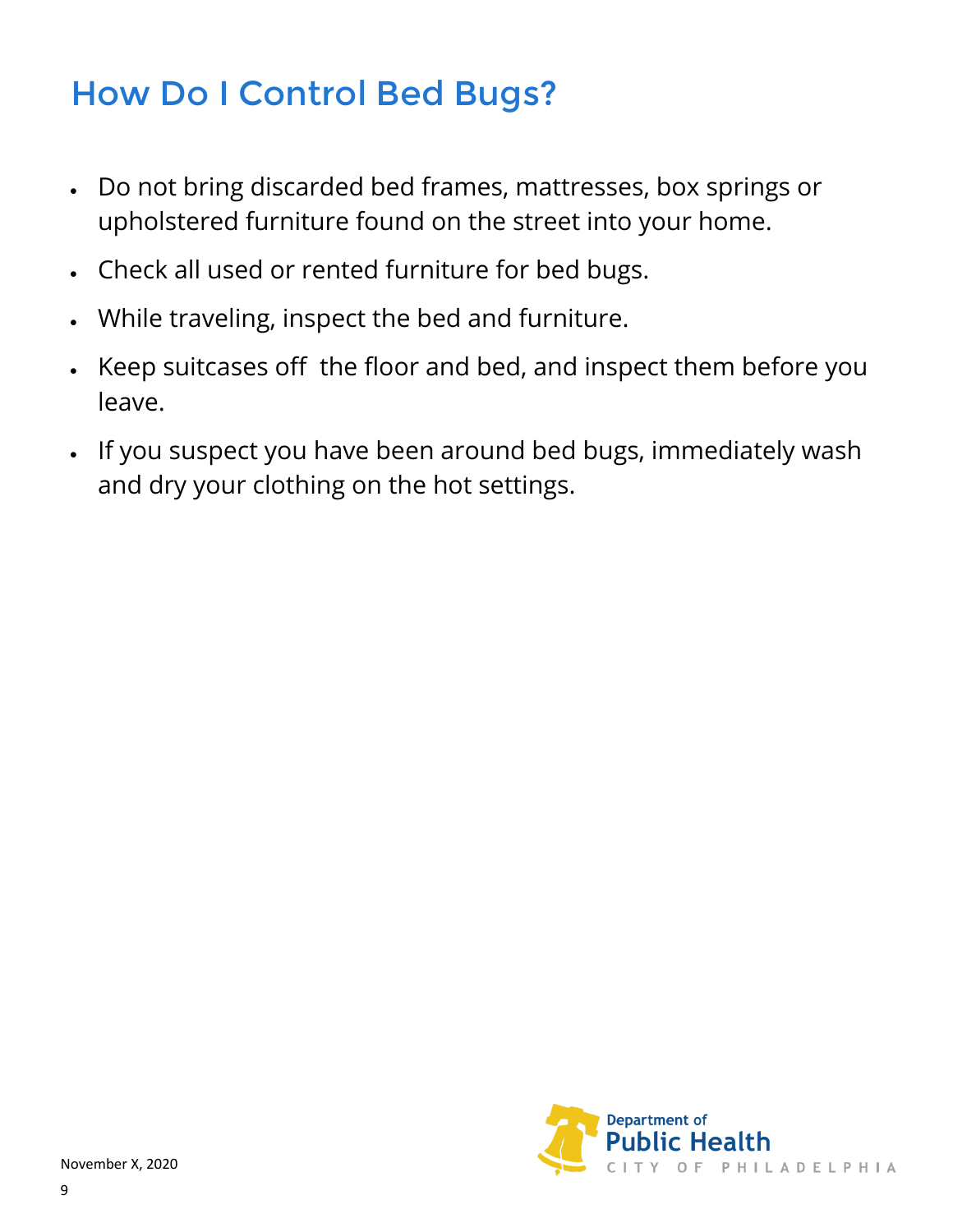### What Not To Do When Dealing With Bed Bugs

- Do not relocate to another area of the house. Bed bugs will follow their host and may infest new areas of your house.
- Do not use a total release fogger for bed bug control. Foggers will spread an infestation to other areas of your home and possibly to neighboring properties.
- Do not turn up the thermostat to kill bed bugs. A home furnace will not reach the required temperatures to kill bed bugs.
- Do not bag up furniture and leave it outside during winter months. Freezing temperatures may not kill all bed bugs and their eggs.
- Do not throw out your furniture at the first sighting of bed bugs. Most furniture can be treated by a professional to remove bed bugs and eggs.



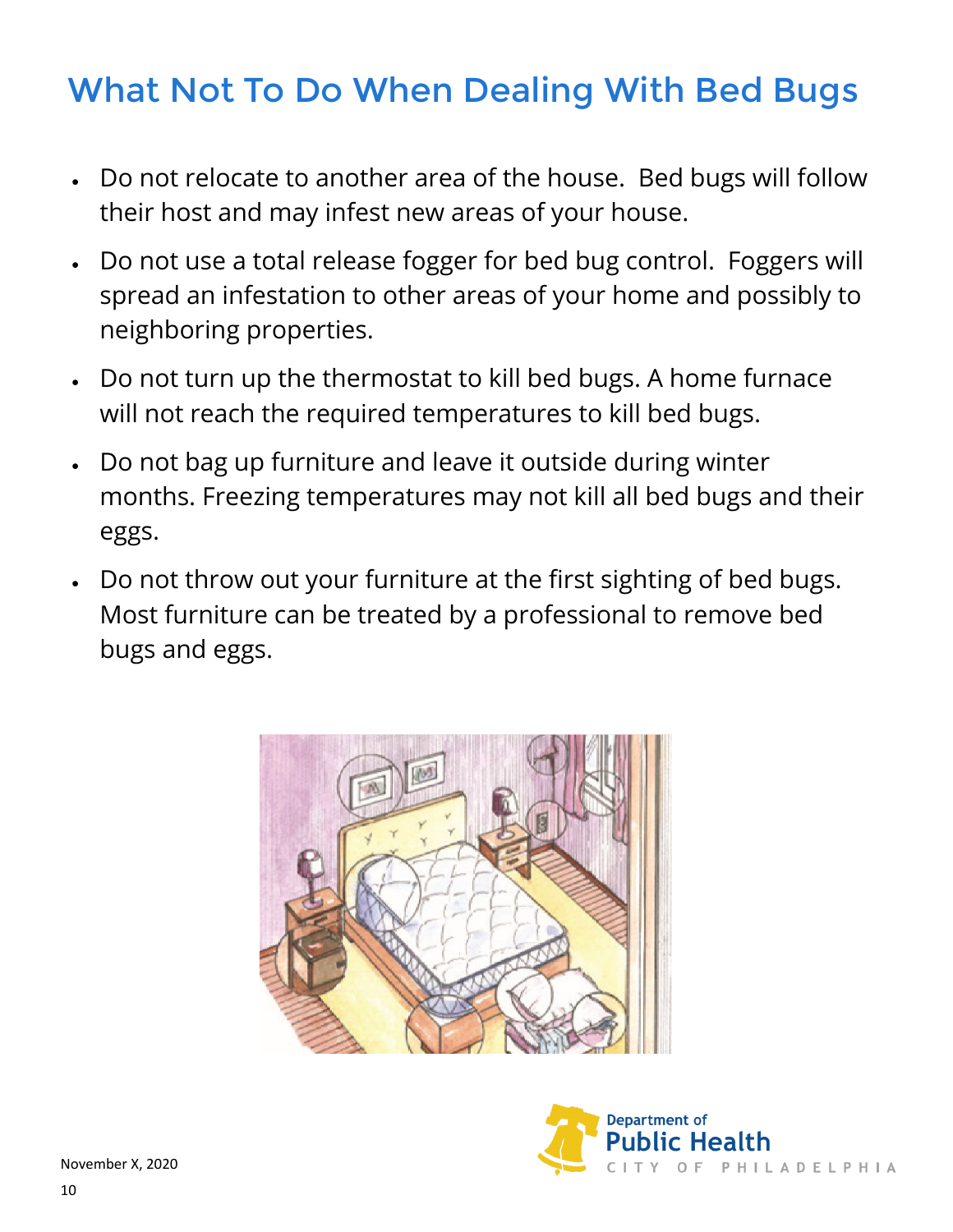## What Must Landlords Do?

### **If you are a landlord, to rent a property in Philadelphia you must:**

- Develop a written Bed Bug Control Plan that follows best practices as defined by the National Pest Management Association and follow it;
- Give this brochure to your tenant before you enter into a new lease; and;
- Inform the tenant in writing before you enter into a new lease about any bed bug infestation in the rental unit in the previous 120 days and what steps were taken to remediate it. If there was no infestation during that time, you must inform the tenant of this in writing.

### **If you are a landlord and you receive a complaint that one of your rental units is (or is reasonably suspected to be) infested with bed bugs, you must:**

- Acknowledge the complaint within five days;
- Have a pest management professional investigate the rental unit for the presence of bed bugs within 10 days;
- If there is an infestation, remediate the rental unit until a pest management professional determines that there is no evidence of bed bugs in the unit;
- In buildings with four or more units, have a pest management professional investigate the rental units above, below, and adjacent to the unit about which you received the complaint;

*(continued on next page)*

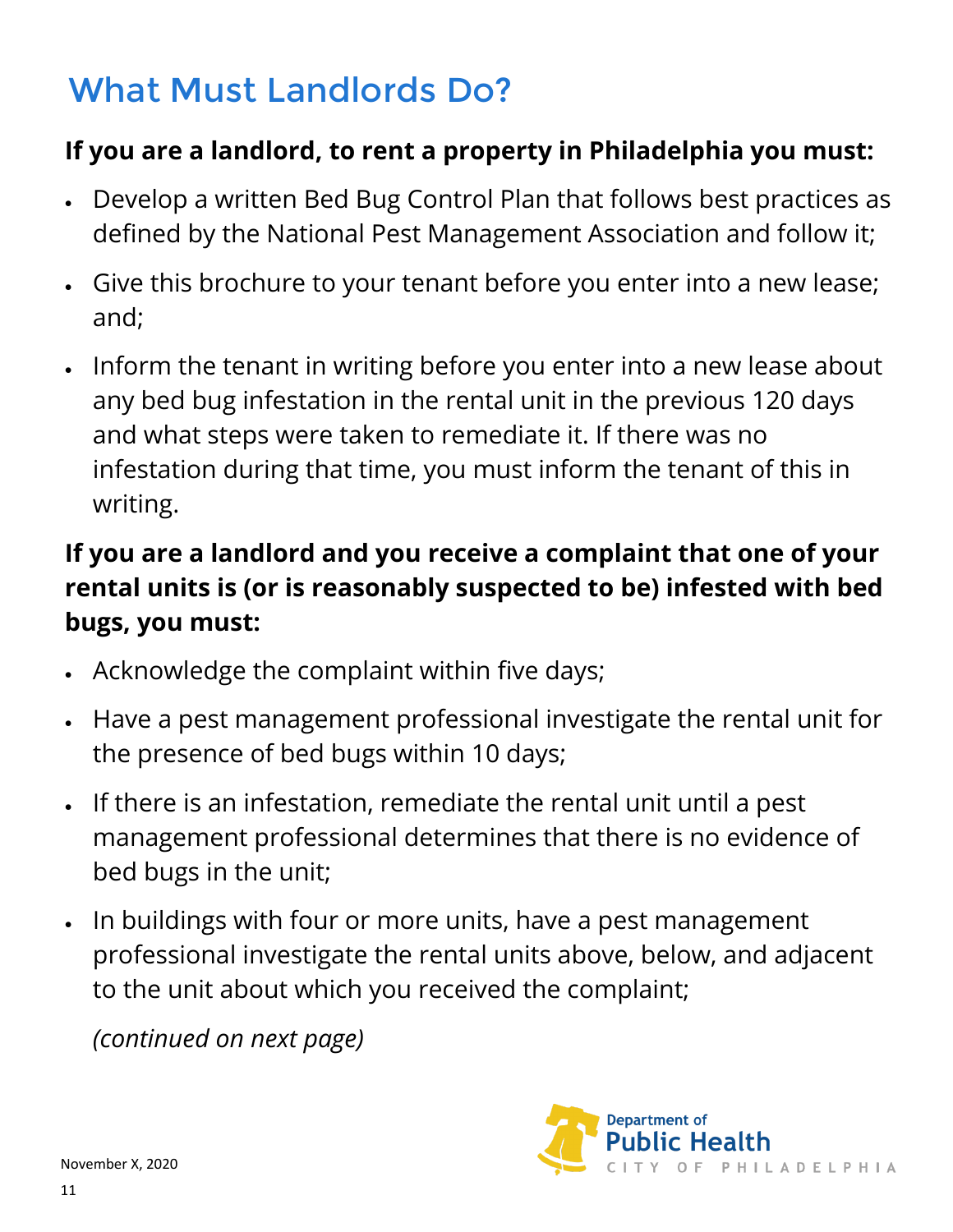## What Must Landlords Do? (continued)

- Provide tenants with at least 24-hours notice before entering a unit to inspect, remediate or monitor it for bed bugs;
- Provide any tenants in units affected by a bed bug complaint a written notice of the pest management professional's determination of whether there is a bed bug infestation within five business days of when you receive it;
- Provide all tenants in a building notification of results of an investigation of the presence of bed bugs in common areas of that building;
- Obtain bed bug monitoring services for 12 months after an infestation has been remediated, and if the unit is leased to a new tenant during the monitoring period, explain the monitoring activities to the new tenant and continue monitoring; and
- Maintain a written record for two years of all bed bug complaints and control measures provided, including reports of chemicals and other remedies used by the pest management professional and any other reports prepared by the pest management professional.

#### **Who Must Pay for Remediation?**

The landlord is responsible for acquiring investigation and remediation services. The landlord is responsible for the full cost of services if infestation is reported within 365 days of lease commencement or 180 days of bed bug discovery in an adjoining unit. After this time period, the landlord and tenant shall share in the reasonable costs as established by agreement.